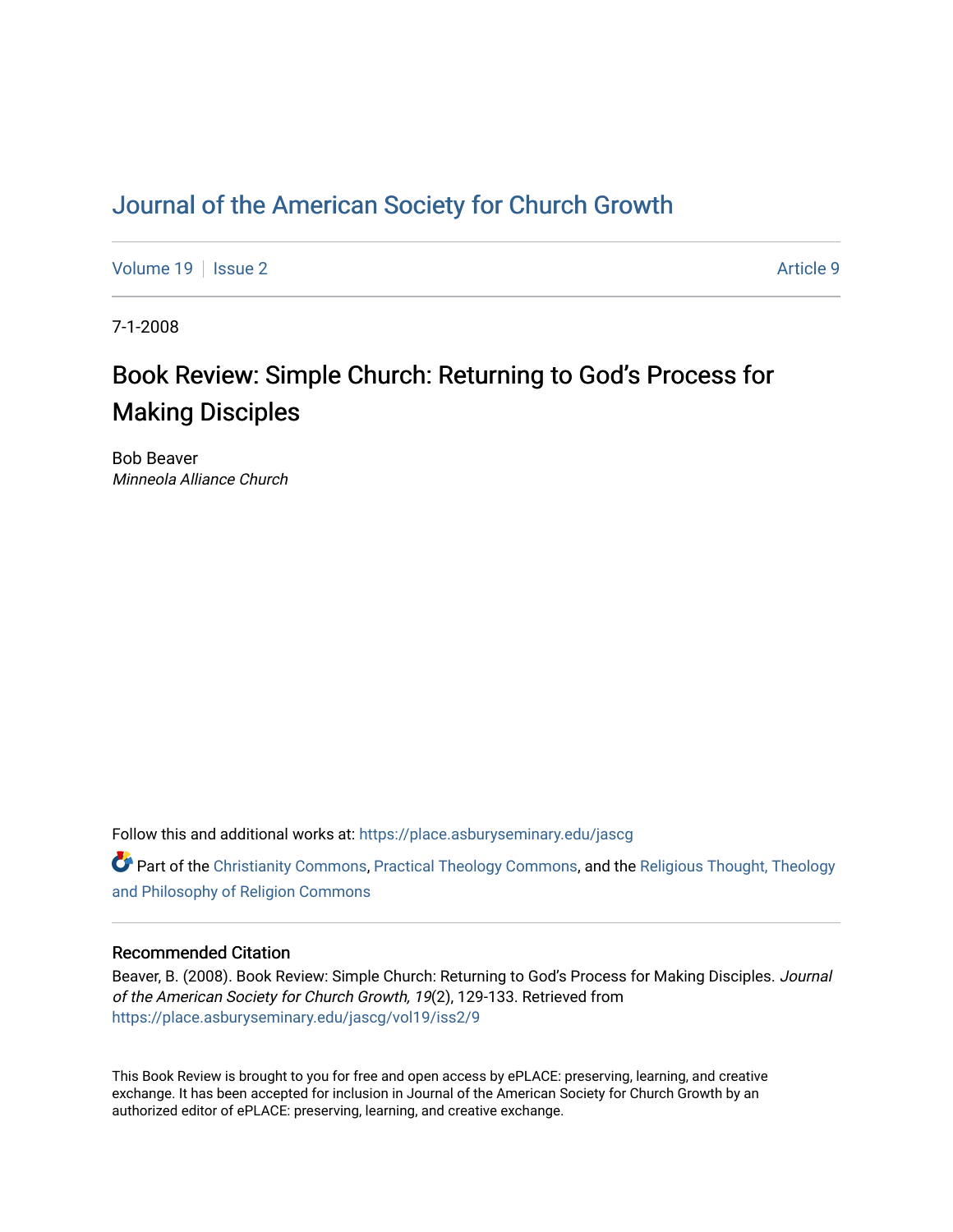#### **Simple Church: Returning to God's Process for Making Disciples.**

#### **Reviewed by Bob Beaver**

*Geiger, Eric and Thom S. Rainer. Simple Church: Returning to God's Process for Making Disciples. Nashville, TN: Broadman & Holman, 2006. 257 pp. \$19.99.*

Thom Rainer has served as a church consultant for over 20 years. He has consulted with over five hundred churches, served as pastor in four churches, and served as interim pastor in seven churches. He has spoken in hundreds of venues and has published sixteen books and hundreds of articles, many of them pertaining to church growth and revitalization. Rainer was the founding dean of the Billy Graham School of Missions, Evangelism, and Church Growth at the Southern Baptist Theological Seminary. It is obvious from reading *Simple Church* that Rainer knows the local church. But more significantly, he loves the local church and desires for it to have maximum impact for Jesus Christ in the world.

Eric Geiger has done extensive research in the field of discipleship as it pertains to the local church. His research has been well-documented in the book *Simple Church*. His research for the book involved 405 churches, 208 that were vibrant/growing churches and 197 that were non-growing churches. The criteria for the vibrant churches was that they had to have grown in worship attendance a minimum of 5 percent a year for three consecutive years. From the collection of the vast amount of research performed for this project, Geiger made conclusions that resulted in the main thesis of the book*.* 

The focus of *Simple Church* is to help Christian leaders "design a simple process of discipleship" in the local church (3). In Chapter 1, the authors portray the harried lifestyle of "Pastor

Journal of the American Society for Church Growth, Summer 2008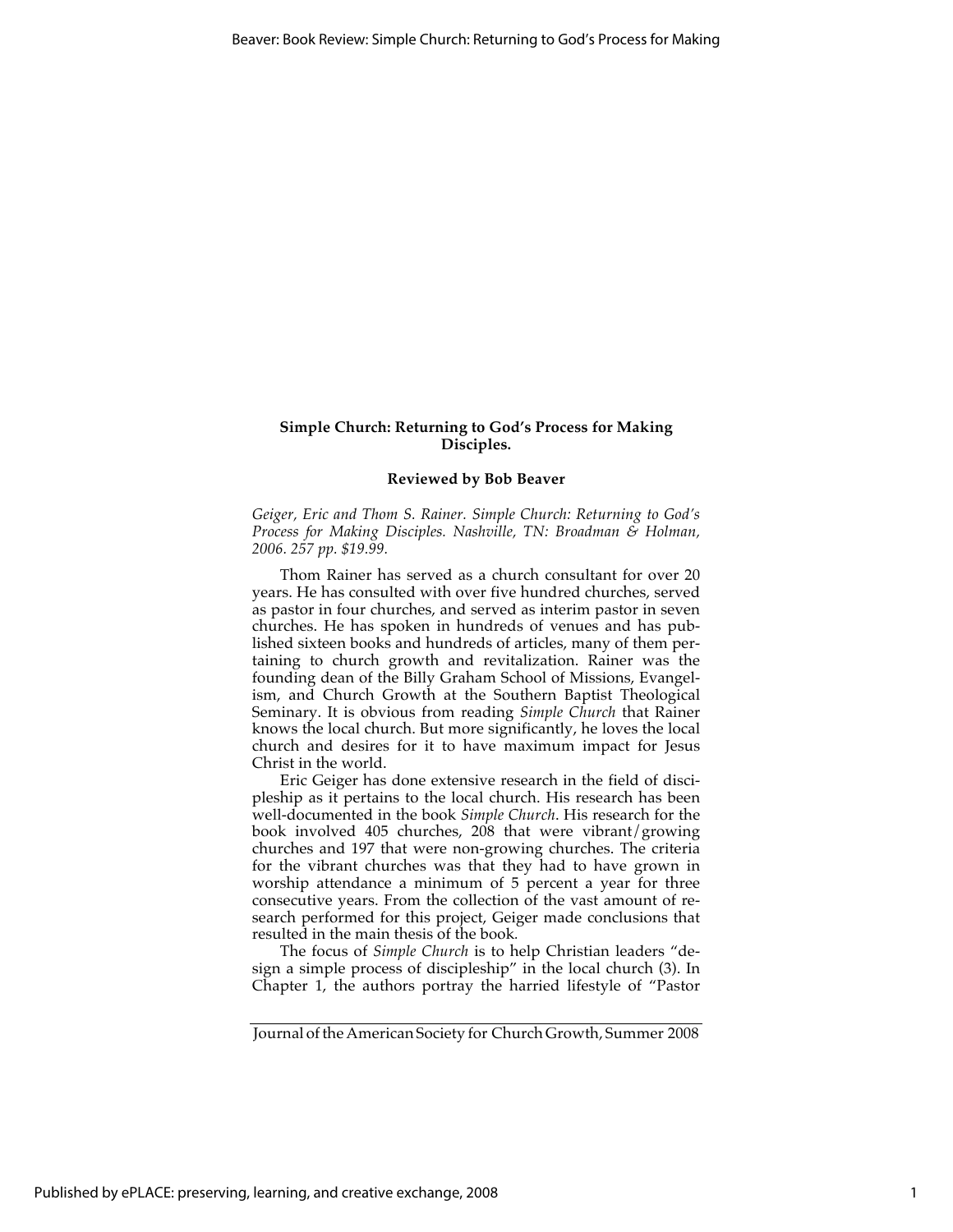130 Reviewed by Bob Beaver

Rush" as he rushes his way through the complex local church ministry that has evolved over the years (4-7). As he rushes from one meeting to the next, he finds himself wishing that he could simplify his lifestyle in order to impact more people for Jesus Christ. That is the bottom line thesis of the book, simplifying the local church structure so that the church is more consistently seeing lives changed for the gospel. The authors appropriately challenge us with the following thought,

The significance is that, in general, simple churches are growing and vibrant. Churches with a simple process for reaching and maturing people are expanding the kingdom. Church leaders who have designed a simple biblical process to make disciples are effectively advancing the movement of the gospel. Simple churches are making a big impact (14).

In Chapter 2, the authors illustrate for us the difference between a complex church and a simple church. The complex church has a multiplicity of programs, vision statements, and ministries, but they do not necessarily move believers in a unified manner towards spiritual maturity. On the other hand, the simple church has everything in their ministry intentionally aligned to move believers towards spiritual maturity. In Chapter 3, the authors define the simple church as, "a congregation designed around a straight-forward and strategic process that moves people through the stages of spiritual growth" (60). They spend the rest of the chapter fleshing out the four key concepts that will help us simplify: Clarity, Movement, Alignment, and Focus. In Chapter 4, the authors tell the story of three different simple churches and how the four key concepts relate to their local ministry. In Chapter 5, the authors explain the significance of clarifying the process that a church will use to move people towards spiritual maturity. In Chapter 6, the authors describe how the local church can help ease congestion and provide forward movement for believers as they progress in their spiritual maturity. In Chapter 7, the authors discuss the significance of aligning all ministries around a simple process for maximum impact. In Chapter 8, the authors encourage simple church leaders to say "No!" to almost everything so the church can have a singular focus to its discipleship ministry. Finally, in Chapter 9, the authors tie the four key concepts together of clarity, movement, alignment, and focus so that Christian leaders can more easily move their churches towards simplicity.

The greatest strength of the book was the ease at which it was possible to evaluate one's church to discern whether it por-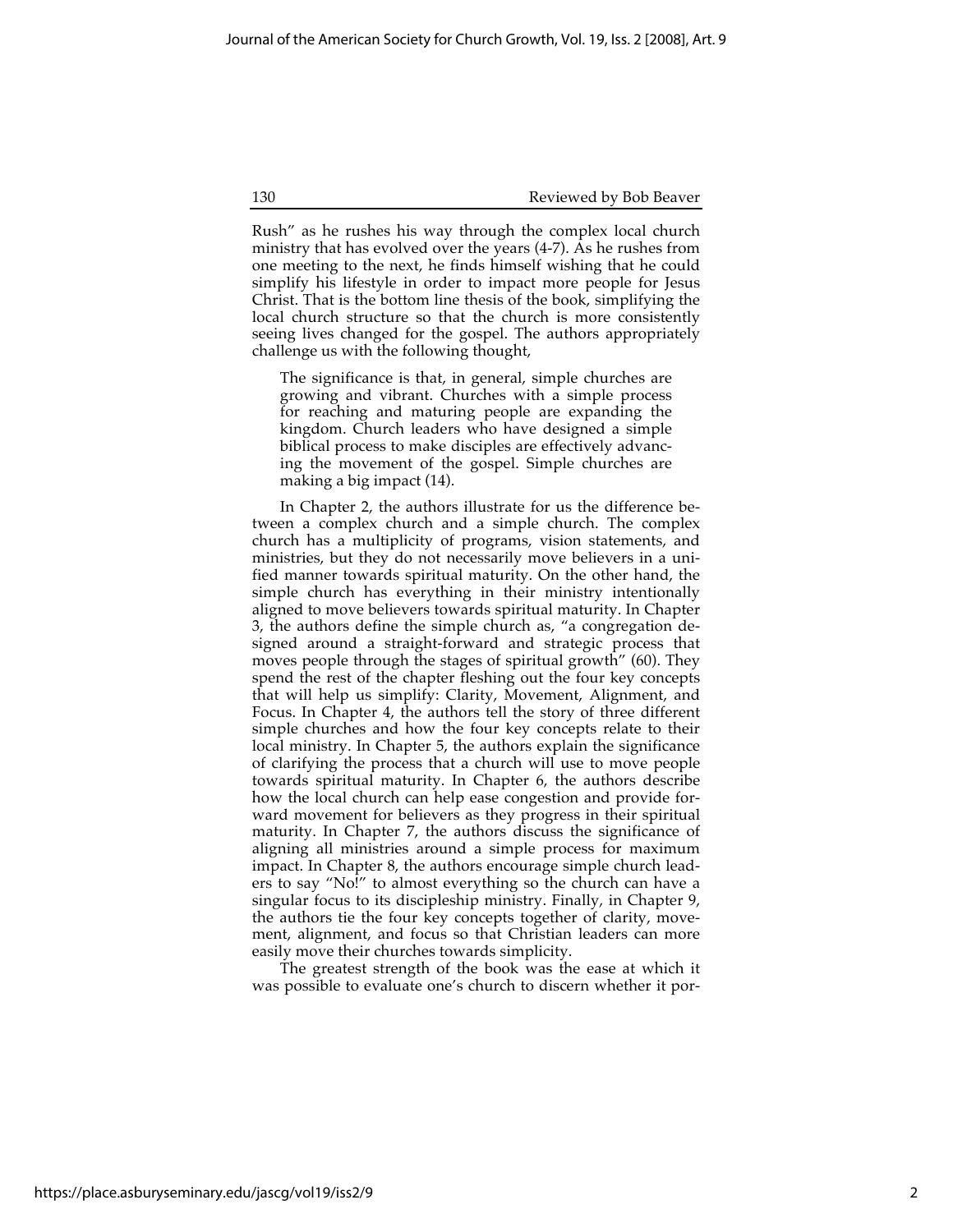| Simple Church |  |
|---------------|--|
|               |  |

trayed a simple or a complex discipleship ministry. The descriptions of these two models, particularly in Chapter 2 (29-56), were of such a high quality that I was quickly able to discern where we were at as a church model. Indeed, I found that we are the complex model and that we needed to greatly simplify for maximum impact for Jesus Christ. I found that we have an overprogrammed, unfocused, and complex church structure. It was hard medicine to take, to be honest. But, I have found that in order for treatment to be effective, the patient has to first realize that he is sick. There are many things we are doing right, but simplicity is not one of them!

A second strength of the book was the manner in which it helped me think through the discipleship vision of our church's ministry. The authors use the example of Cross Church and state that the church's discipleship vision statement is all about "loving God, loving people, and serving the world" (37). All of their ministries revolved around these three purposes. Based upon the concepts shared about clarity, movement, alignment, and focus (227-241), I was able to come up with a simple statement of our church's discipleship process. It is, "Growing in Celebration (Worship), Growing Up (Discipleship), Growing Together (Community), and Growing Out (Evangelism)." For practitioners of local church ministry, this book was the proverbial "gold mine." But, there were very definite weaknesses of the book as well.

First, I was a little nonplussed to find out that all of the churches that were evaluated in phase one of the study, about 400 churches, were Southern Baptist Churches (246). Roughly 166 participated from the vibrant/growing strata and 153 from the comparison church strata (246). In phase two, they did include churches from other denominations as well as nondenominational churches, a total of about 100 churches. In this second phase, 44 churches participated from the vibrant/growing strata and 44 churches participated from the comparison church strata (246). Crunching the numbers, it means that roughly 78% of the churches were from a Southern Baptist Church denominational background. I would have liked to have seen the denominational backgrounds of the churches more evenly distributed than occurred with this study. While I have no personal bias against Southern Baptist Churches, it is possible that the results might have been a little different if there was a more fair distribution of denominational churches in the study.

Second, while I understand the point the authors were trying to make in using the simplicity of some American companies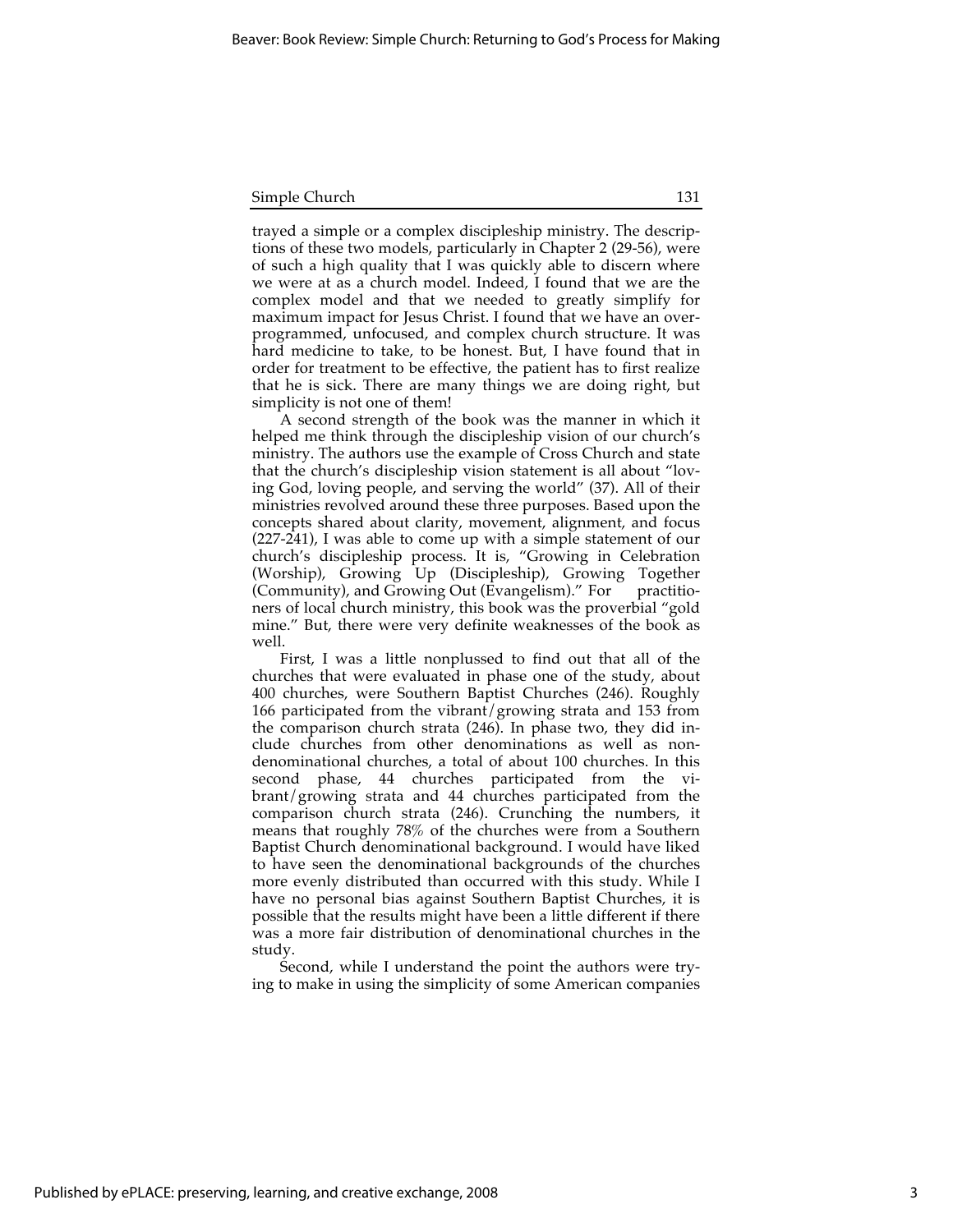132 Reviewed by Bob Beaver

in the corporate world (8-13), my scriptural understanding is that the church is not a corporate entity in the same sense. The church is a spiritual enterprise, but it should not be run like an American corporation. While the authors are not strictly advocating such a business-minded approach to the local church, the thoughts conveyed in such analogies could possibly communicate such a point. We must remember our Lord's admonition of the local church in Matthew 16:18, "*And I also say to you that you are Peter, and upon this rock I will build My church; and the gates of Hades shall not overpower it."* The church has power, position, and influence in direct proportion to how much we are drawing upon the eternal resources of our Lord, not upon our particular discipleship model of ministry.

Third, while the authors do make the case for the biblical basis for a simple discipleship ministry (16-20), I would have liked to see this biblical model expounded upon more consistently throughout the book. It perhaps would have been better to take an entire chapter to build a biblical basis for the simple discipleship model. I would think that drawing upon the simple discipleship model of our Lord with His disciples would have been quite sufficient for such purposes. While the book was excellent for the practitioner of local church ministry, the authors did not build a strong case for the biblical basis for their model. A theologian looking for something in the book to "hang his hat on" would have perhaps been frustrated with the book.

Even with the weaknesses given above, I would highly recommend this book to practitioners of local church ministry. It would be very valuable to seminary students who are looking forward to local church ministry. The word of patient caution given in the book is very appropriate for young pastors who may try to move a church into the simple church model too quickly. The authors state,

We are concerned some may move too quickly. We are concerned because we hear over and over again how frustrated church leaders are with the complexity that is leading to no life change. We pray leaders will follow the Spirit's leadership and implement change with wisdom and compassion (251-252).

It would also be highly valuable to new church planters and pastors attempting to revitalize their local churches. The practical aspect of the simple church model is something that all local church pastors need to be made aware of. And, the beautiful thing about this model is that the authors openly advocate adapting it for our own local church setting. There is not a "one